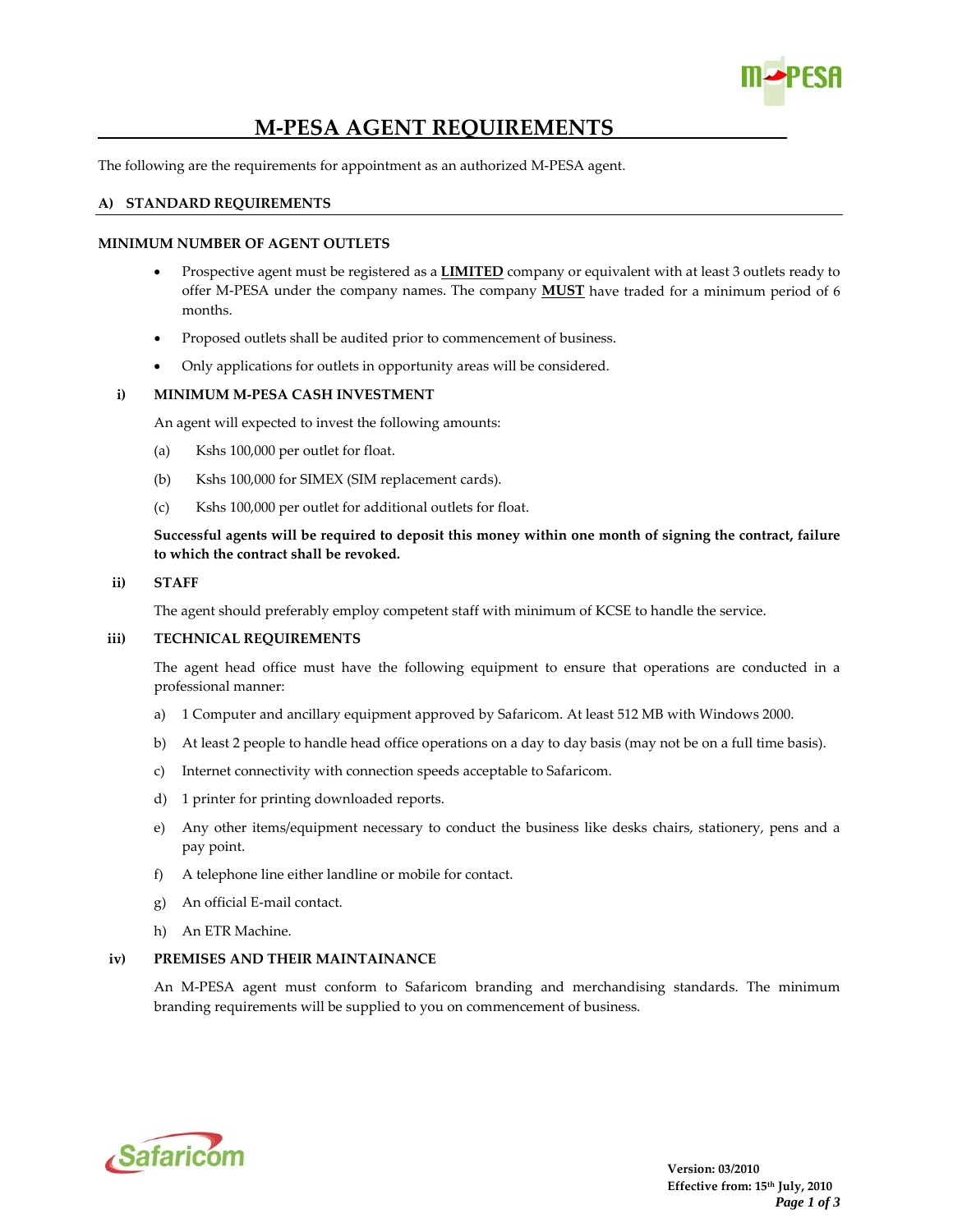

### **B) EXCEPTIONAL REQUIREMENTS**

# **i) STAND ALONE AGENTS**

Special categories of Agents have been identified who may not have the minimum number of outlets required but would be beneficial to M‐PESA as agents. These Categories are Banks, Forex Bureaus, Hotels, Major Supermarkets, Petrol Stations, Hospitals, Clinics etc.

- a) A minimum of one outlet.
- b) Minimum Float balance of Kshs 200,000 in the head office.

#### **ii) SPECIAL CATEGORY**

The following circumstances shall be considered for appointment of special agents:

- a) Remote locations (a radius of 50‐80km from an existing M‐PESA agent)
- b) Temporary agents for special purposes to be approved from time to time.
- c) Unique operations (Hospitals)
- d) A minimum of one outlet.

## **C) MANDATORY DOCUMENTATION**

**Applicants MUST present copies of the documents below certified by a Commissioner for Oaths. The original documents MUST be presented for verification at the time of handing in the application.** 

#### **i) SAFARICOM DEALERS**

- a) Certificate of incorporation
- b) Form CR12 or an equivalent form valid for the last 3 months
- c) Copies of IDS of Office Administrators and Primary Assistants as indicated in the application forms
- d) Completed agent application forms

## **ii) NON‐SAFARICOM DEALERS**

- a) Copies of Memorandum and Articles of Association.
- b) Copies of VAT and PIN certificate where applicable.
- c) A brief profile of the Company/Business plan/Strategy.
- d) List of Outlets.
- e) Certificate of Incorporation or equivalent.
- f) Form CR12 or an equivalent form valid for the last 3 months.
- g) Copies of IDs and Passport photos of Directors or persons playing an equivalent role.
- h) Copies of IDS of Office Administrators and Primary Assistants as indicated in the application forms.
- i) Completed agent application forms.
- j) Business permits for each of the outlets
- k) Proof of minimum 6 months trading history
- l) 6 months company bank statements and letter from their bank.
- m) Completed personal declaration forms by Directors or persons in equivalent roles.